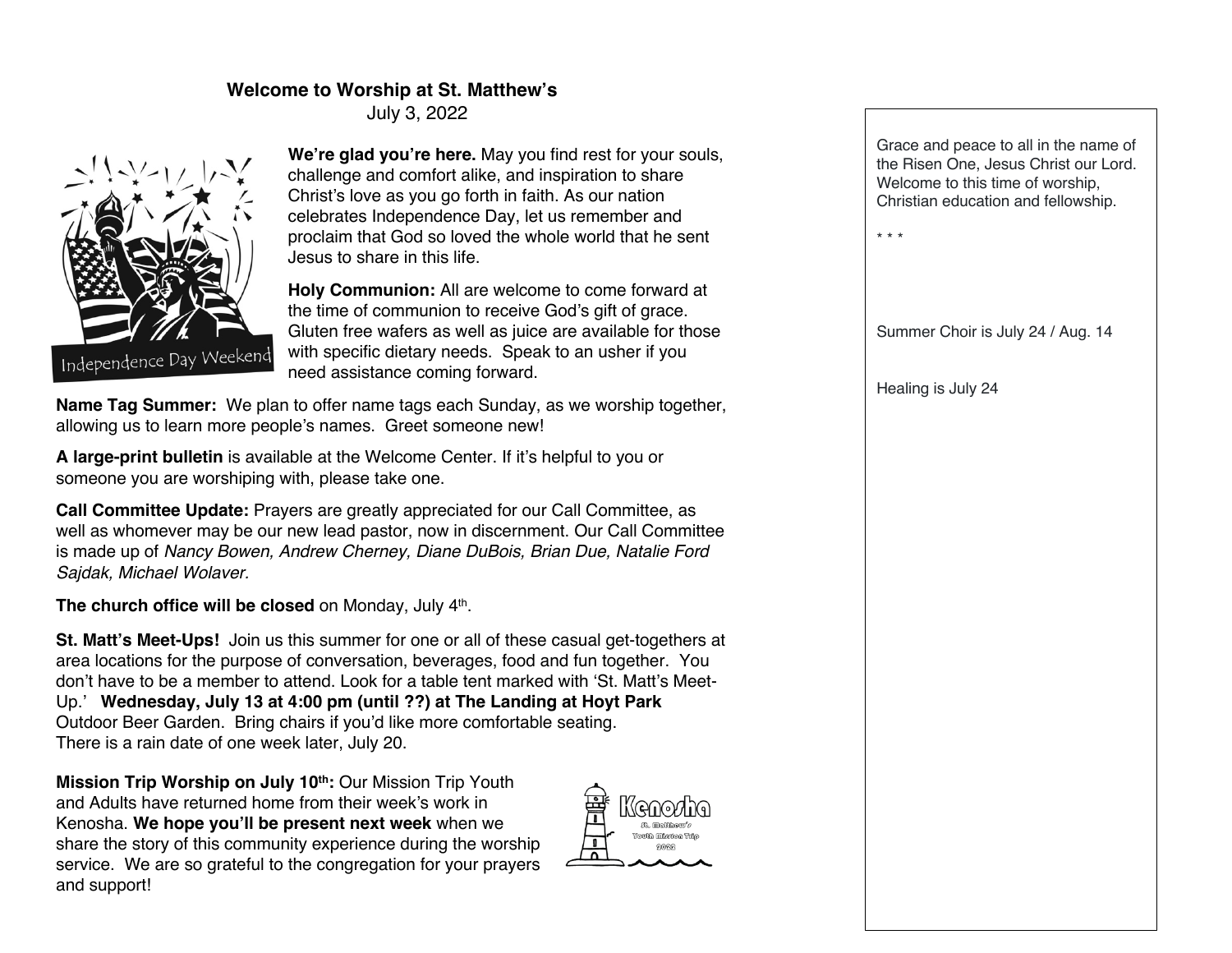## **Bulletin Announcement Insert – July 3, 2022**

**VBS Sign-up for Children entering grades K4-5th grade**: Registration is open to all including members of the community. Registration is due no later than July 24th. We may need to keep our numbers to a manageable size, so please don't delay in signing up. Please note that you will need to fill out an electronic registration form for each child you would like to register. Click on link below to begin registration. Questions? Call the church office at 414-774-0441. https://forms.gle/g8Y3PWzs2m3gsbN97

### **It's Time To Sign Up to Help with VBS! A couple more Teachers needed!**

Join us August  $1^{st}$  – August  $5^{th}$  from 8:45-11:45 and volunteer for a faithful and fun-filled week. Click on the link below and fill out the form no later than July 18<sup>th</sup>. An individual form needs to be submitted for each volunteer. If you have any questions, you can call the church office at 414-774-0441 or email Donna Gardner Manke at donnagm@me.com. Looking forward to having you join our team! https://forms.gle/ewrjmfZTUmkfcfDo7

\* \* \* \* \* \* \*

Youth, are you looking to earn some money and help people?

**St. Matthew's Youth Services Directory now being updated.** Youth, now is your chance to be listed in this directory that members of the congregation use to find youth to perform the following types of services. You and the person needing help negotiate the pay to be earned.

| Pet Care                 | <b>Yard Work</b> |
|--------------------------|------------------|
| Raking                   | Snow shoveling   |
| Child Care – babysitting |                  |

Privacy protections: This directory is given out by digitally by .pdf to members only, and we ask members to keep our youth's personal information protected.

**NEW: Youth, Sign up online at this link: https://bit.ly/3xYhvIn-YouthDirectory** Deadline for sign-up is July 31, 2022. Directory available in mid-August.

Saints Older Adults Ministry Gathering: **Wednesday – July 20, 2022 -- Sculpture Milwaukee** Sculpture Milwaukee is a non-profit organization transforming downtown Milwaukee's cultural landscape every year with an outdoor exhibition of world-renowned sculpture that serves as a catalyst for community engagement, economic development, and creative placemaking. Everyone is welcome to meet downtown at 10am to view some of the sculptures before the presentation. A map and parking information will be provided. We will then gather at church at 11:30 am to hear about the sculpture garden from a special guest speaker, followed by lunch. Sign up to reserve lunch; \$10 suggested donation.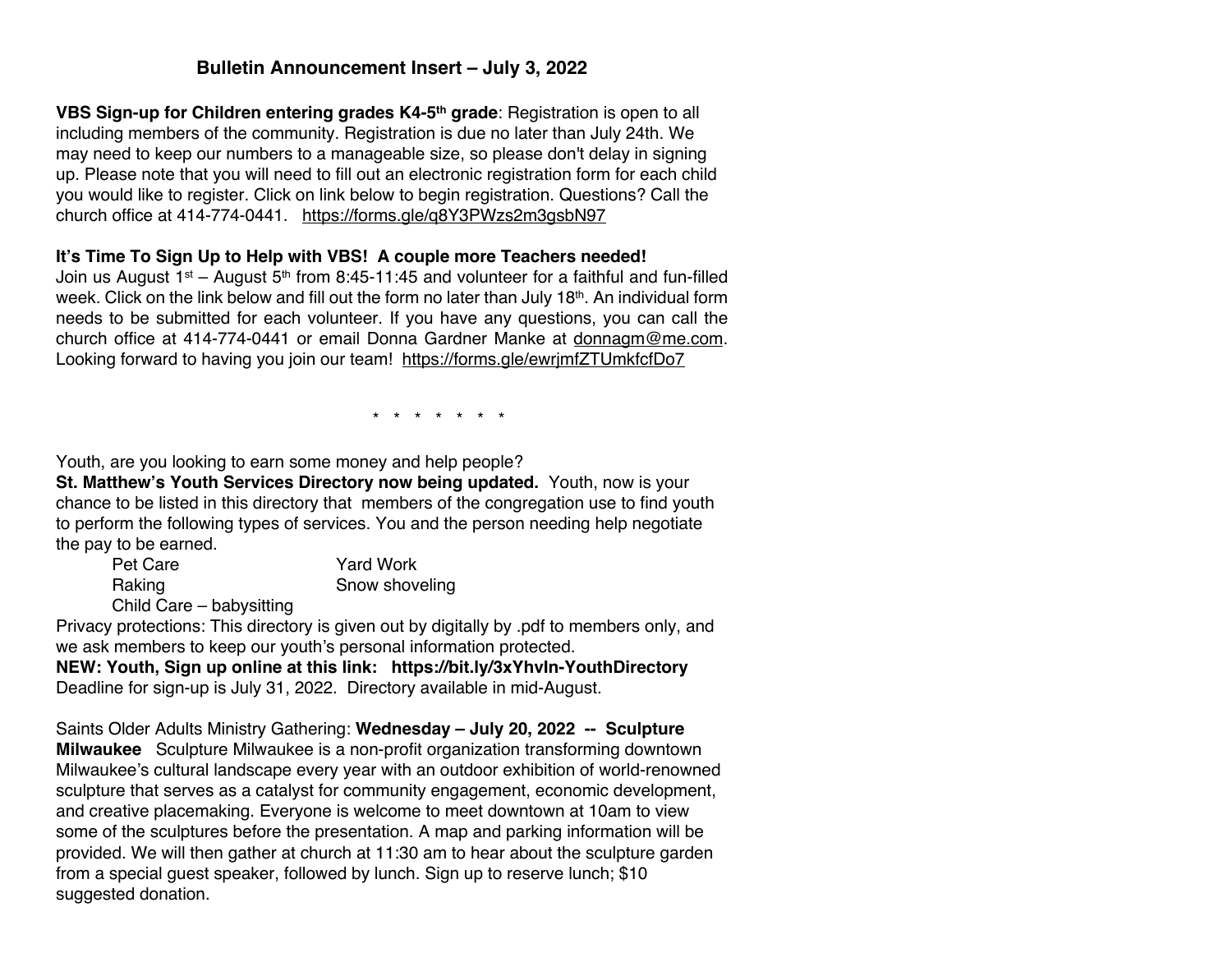**First Fridays Book Discussion Group Reading List** for next year (2022-2023) is now available. Copies are available at the Welcome Center and across from the church office, as well as on our website (under 'Connect" – 'Adults').

**Volunteer Opportunity – Library Display Windows:** The Library Committee is looking for an individual who might have artistic and creative talent to be in charge of changing the window displays. This would require a commitment of 7-8 times per year. It does require some lifting of boxes and bending. There are items available in storage for use during the seasons, or you can provide some of your own if you wish. If you are interested please email Linda Wunderlich at lindawunderlich.tosa@gmail.com

## **Hunger Relief is Needed in the Diocese of Meru:**

Approximately 60% of the Diocese of Meru has serious drought conditions. About 8,000 families are in Urgent Need. You can help! You can save lives by supporting "Meru Hunger Relief—Food Crisis". Donate through the Greater Milwaukee Synod at milwaukeesynod.org/giving or through St. Matthew's by giving online stmattslutheran.org/give/ Or make out a check to St. Matthew's and mark it for Meru Hunger Relief. Asante Sana! Thank you!



**MT. MERU COFFEE** Supporting families, growing futures, changing lives. Your purchased of Mt. Meru Coffee will also support families affected by the terrible drought of 2022 (referred to in above article). Buy some coffee today – you'll have some delicious coffee, knowing that you've also helped farmers and their families to survive the drought.

**Seniorfest Day at Summerfest: presented by Direct Supply** – on Thursday, July 7 from 12 noon - 4 pm, All patrons ages 60+ will be admitted FREE when they present their ID at the designated turnstile at any gate. Admitted seniors will also receive a voucher for \$2 off food or beverage purchase over \$10. Look for the Eras display while you're there, for the services offered by Eras, as well as volunteer opportunities.

**Unique Opportunity available- Volunteers as Community members on the Pediatric Institutional Review Board (IRB) at Children's Hospital:** The IRB is a group of scientists and community members who review research conducted at Children's to ensure that it is safe and ethical. Both scientific and lay members are needed. Members go through online training in research ethics and work remotely to review protocols. Meetings are during the day, one hour every other week, or monthly, depending on which committee you're part of. Contact Dr. Danny Thomas with questions or to volunteer for this opportunity: redshoemd@gmail.com